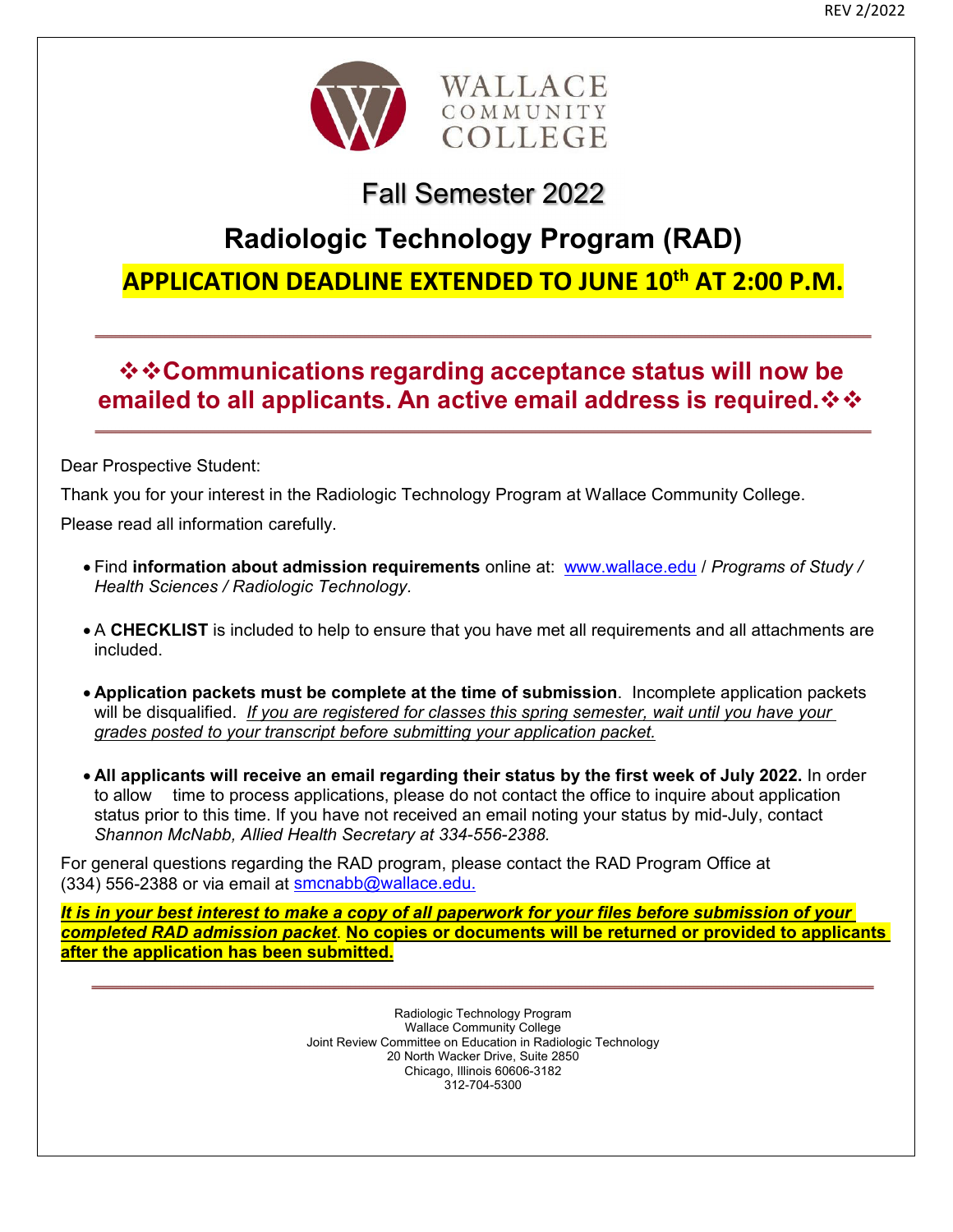### **Radiologic Technology Program Application Checklist and Important Information**

|                        | WCC Student ID#: WCC Student ID#:<br><b>Student Name:</b>                                                                                                                                                                                                                                                                                                                                                                                                                                                                    |  |  |
|------------------------|------------------------------------------------------------------------------------------------------------------------------------------------------------------------------------------------------------------------------------------------------------------------------------------------------------------------------------------------------------------------------------------------------------------------------------------------------------------------------------------------------------------------------|--|--|
|                        | <b>Application Requirements</b>                                                                                                                                                                                                                                                                                                                                                                                                                                                                                              |  |  |
| <b>Initial</b><br>Here |                                                                                                                                                                                                                                                                                                                                                                                                                                                                                                                              |  |  |
|                        | Completed requirements for general admission to Wallace Community College.                                                                                                                                                                                                                                                                                                                                                                                                                                                   |  |  |
|                        | • Applicants must complete the WCC application for general admission requirements according to the college<br>admission policy prior to submitting the Radiologic Technology application packet.<br>• In addition to meeting standard admission requirements, students applying to the RAD program must submit separate<br>official transcripts from ALL colleges attended to the Office of Admissions regardless of prior degree(s).<br>• Students are encouraged to begin the WCC application process as soon as possible. |  |  |
|                        | Met minimal admission standards for application to the RAD program (requirements on page 2).                                                                                                                                                                                                                                                                                                                                                                                                                                 |  |  |
|                        | • Students must include transcript(s) as proof of meeting academic requirements                                                                                                                                                                                                                                                                                                                                                                                                                                              |  |  |
|                        | Completed application forms for the RAD program (For minimum admissions requirements see page 2 of application).                                                                                                                                                                                                                                                                                                                                                                                                             |  |  |
|                        | • All forms must be complete and signed, where requested.                                                                                                                                                                                                                                                                                                                                                                                                                                                                    |  |  |
|                        | <b>Attach Proof of Unconditional Admission Status from OneACCS Student Profile</b>                                                                                                                                                                                                                                                                                                                                                                                                                                           |  |  |
|                        | to the semester in progress to the Office of Admissions and Records at WCC, and then follow up with a complete<br>transcript (following grade posting) at the end of spring semester.<br>. If you have previously been enrolled at WCC, but are not taking courses for Spring 2022, you must readmit to WCC<br>prior to Program application deadline.<br>• Proof of Unconditional College Admission<br>Screen print from OneACCS student profile                                                                             |  |  |
|                        | Example:<br>Degree: Associate in Science                                                                                                                                                                                                                                                                                                                                                                                                                                                                                     |  |  |
|                        | <b>Student Profile Student Name and ID</b><br>Level: Undergraduate<br>mx Spring 2022<br>Standing: Good Standing, as of Fall 202                                                                                                                                                                                                                                                                                                                                                                                              |  |  |
|                        | <b>Program: AS General Studies</b><br>Notes: O<br>CURRICULUM, HOURS & GRI<br><b>Bio Informa</b><br><b>College: Academic Transfer</b><br>Degree:<br>Level:<br>Program<br>College:<br>Major: Pre RAD<br><b>Should state</b><br>Date of Birth<br>Race:<br><b>Concentration: Not Provided</b><br>General Information 0<br>Admit" status.<br>Admit Type:<br>Admit Term:<br><b>Admit Type: Unconditional</b><br>Student Type:<br>First Time Fre<br><b>REGISTERED COURSES</b><br>Admit                                              |  |  |
|                        | <b>First Term Attended</b><br>Fall 2021<br>ulated Term<br><b>Admit Term: Spring 2019</b><br>Fall 2021<br>Not Provided<br><b>Last Term Atte</b>                                                                                                                                                                                                                                                                                                                                                                               |  |  |
|                        | Catalog Term: Fall 2019<br>Graduation Information<br>Advisors<br>If your student profile says<br>"Conditional Admit", you will<br>Total Hours   Registered Hours: 12   Billing Hours: 12   CEU H                                                                                                                                                                                                                                                                                                                             |  |  |
|                        | need to satisfy the<br>It is your responsibility to ensure your admission status is CURRENT, ELIGIBLE TO REGISTER,<br>requirements necessary to<br>and there are <i>NO HOLDS</i> on your account with Admissions or Business offices.<br>update your student profile to<br>Unconditional Admit prior to the                                                                                                                                                                                                                  |  |  |
|                        | Program application deadline.<br>If you are enrolled in classes at another institution for Spring 2022, your admission status will not be<br>$\bullet$<br>unconditional until admissions receives your final transcript. Upon completing your Spring 2022 courses, you<br>will be required to submit your final transcript to admissions. If this applies to you, we WILL accept your                                                                                                                                        |  |  |
|                        | conditional admission status until you are cleared with admissions. You must have all documentation<br>submitted to admissions, including a transcript showing courses in progress from your current institution.<br>Please allow a minimum 72-hour processing time for documents requested from the Office of<br>$\bullet$<br><b>Admissions and Records.</b>                                                                                                                                                                |  |  |
|                        | <b>Attach separate transcripts from EACH college attended.</b>                                                                                                                                                                                                                                                                                                                                                                                                                                                               |  |  |
|                        | • Copies of separate transcripts (unofficial copies are acceptable) from EACH college attended must be included with this                                                                                                                                                                                                                                                                                                                                                                                                    |  |  |

application **including your WCC transcript**, if applicable. Transfer credit listed on any other college's transcript will not be accepted in place of transcripts from the original college.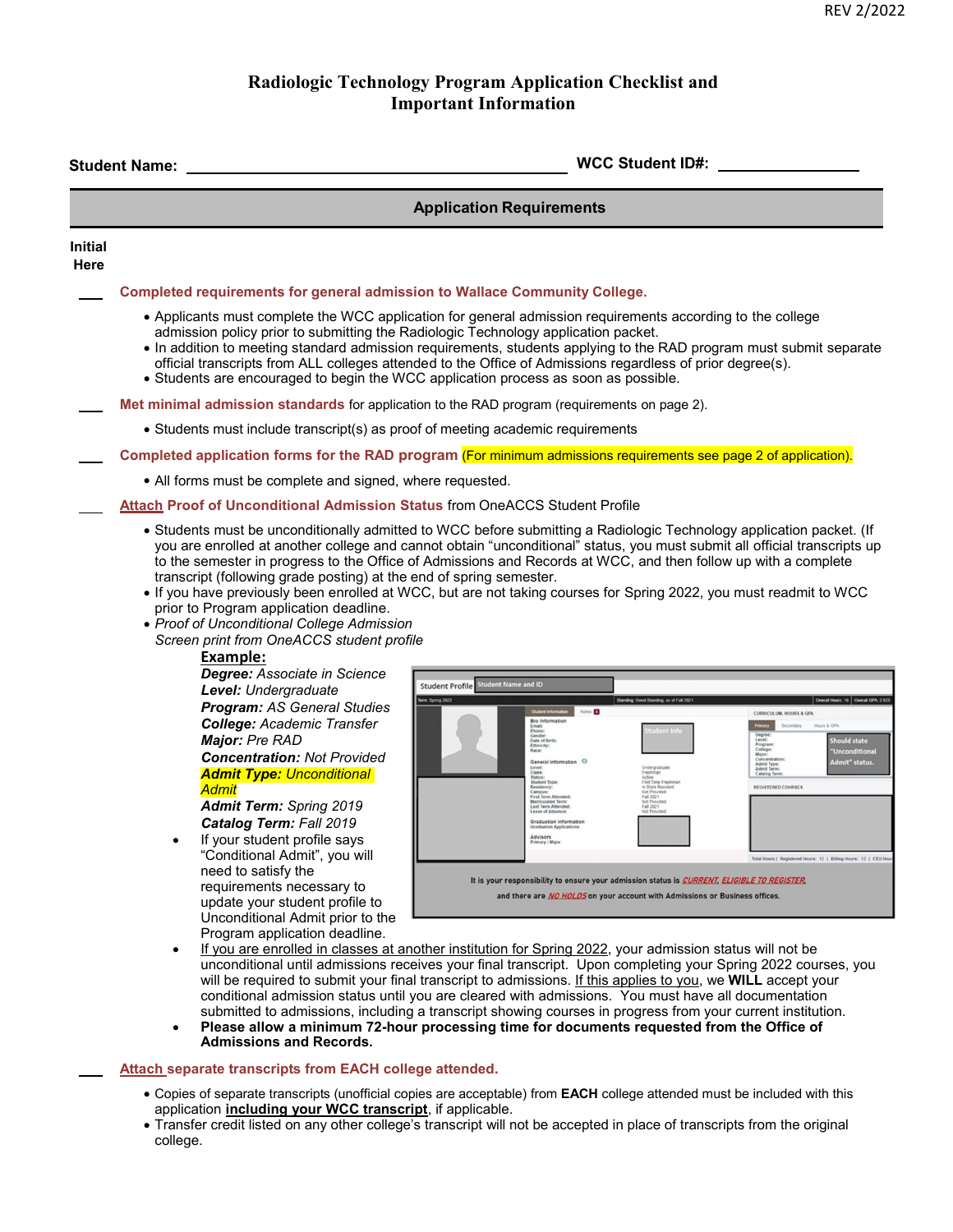**Transcripts for the RAD application packet can be unofficial**. (Although official transcripts are submitted to the Office of Admissions and Records for acceptance to the College, *transcripts must also be submitted with your RAD application packet*. Copies of transcripts will not be provided by the WCC Office of Admissions and Records for any college other than WCC.) If you are currently enrolled in courses which will be completed prior to the application deadline, submit a transcript copy (unofficial from website following grade posting is acceptable) showing final grade posting with your application.

 **Attach scores for the A2 Exam (Evolve Reach Admissions Assessment Exam).** 

- Students must email a request for a test date and time to testing@wallace.edu. A student number is required to register for the exam. This number also allows you to make payment for the exam.
- Application packet must include a copy of the **A2** score report (*Cumulative score)*.
- Applications received without test scores will be ineligible for admission consideration. Scores are good for three (3) years prior to the application deadline.
- $\bullet$  No other tests will be accepted in lieu of the A<sup>2</sup> exam *(see A<sup>2</sup> exam information attachment)*

**IMPORTANT NOTIFICATION METHOD:** Applicants will be notified of acceptance status by **email**. **It is imperative that applicants submit an accurate and frequently checked email address on this application.** 

**Submit RAD Application Packet:** 

- Hand deliver Application packet must be in a sealed manila envelope with program name and your name on the outside of the envelope.
- Mail Submit application to the address listed below.

#### **Classes for the RAD program are only offered on the Dothan Campus. However, applications may be submitted in the following ways:**

**By Mail:** Wallace Community College Shannon McNabb Allied Health Secretary 1141 Wallace Drive Dothan, AL 36303

> POSTMARKED no later than May 27, 2022

#### **In Person: Wallace Campus in Dothan**

 Health Science Building – 2nd Floor Reception Desk Drop Box Monday-Thursday 7:30 AM-4:30 PM Friday 7:30 AM-2:00 PM

#### **Sparks Campus**

 Student Services Office Administration Building Attn: Shannon McNabb--Dothan Monday-Thursday 7:30 AM-4:30 PM Friday 7:30 AM-2:00 PM

**Signature** 

Print Name

**Date**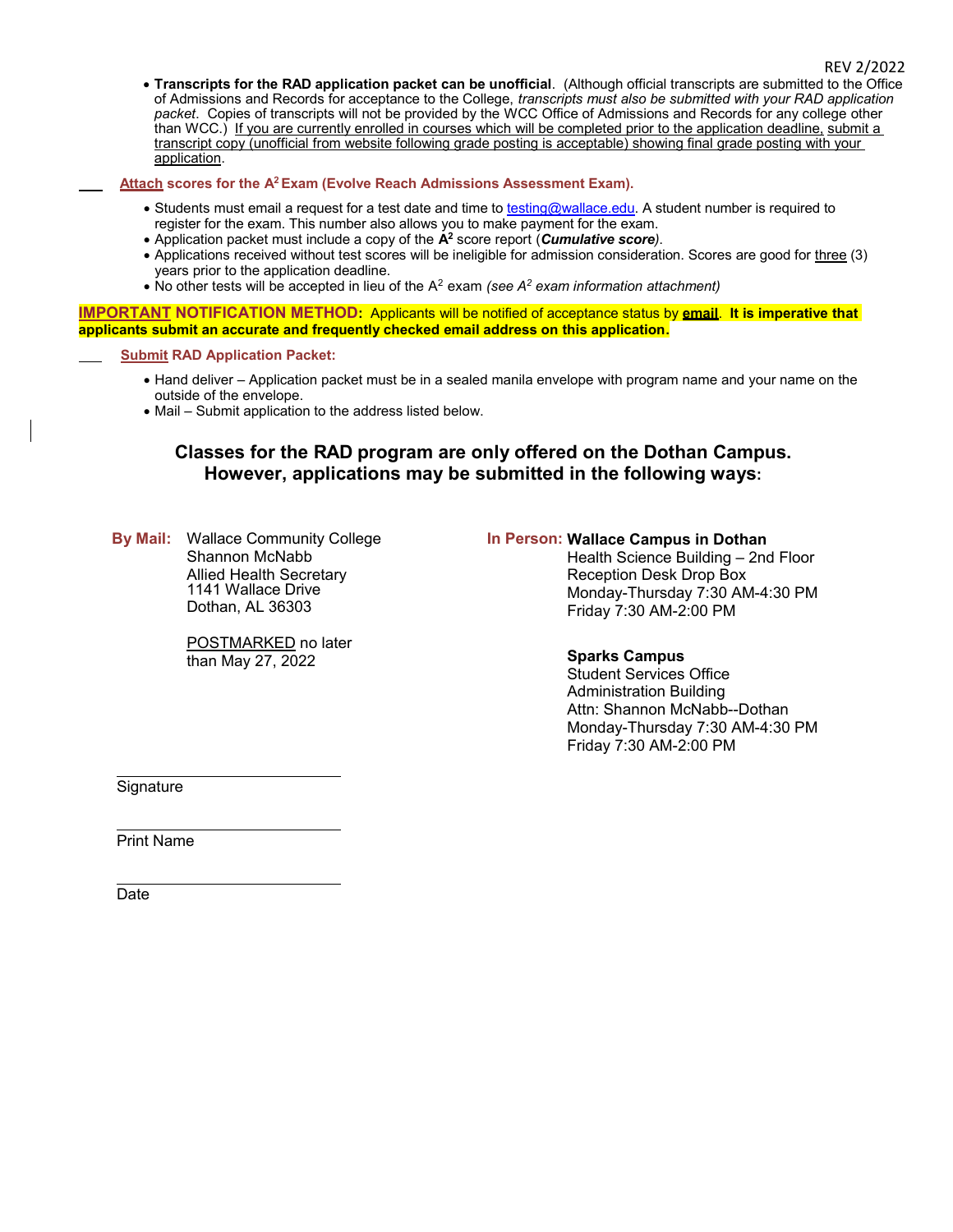

| For Office Use Only |       |
|---------------------|-------|
| <b>Received By:</b> | Date: |

It is the responsibility of the applicant to submit a **completed** application packet. Mailing information and submission locations are listed on the Application Checklist for this application. Applications should be submitted on or before the deadline of **Friday, June 10, 2022, 2:00 p.m.** If mailed, postmark must be no later than May 27, 2022. No applications will be accepted after the deadline.

#### **I. PERSONAL DATA**

| <b>II. EDUCATION</b>                                                                                |  |  |  |
|-----------------------------------------------------------------------------------------------------|--|--|--|
|                                                                                                     |  |  |  |
| GED (if applicable): Yes _______ No ______ Date Completed: _____________________                    |  |  |  |
| Are you currently taking college courses? Yes ______ No _____ If yes, what college?________________ |  |  |  |

 **Applicants to the RAD program must disclose each college and/or university attended regardless of credit hour, certificate, in-class or on-line instruction, or course/degree completion. Any failure to disclose attendance at any college or university could result in immediate disqualification from the RAD applicant pool and/or RAD program.**

#### List all colleges **attended** and the year(s) attended:

| <b>DATES</b><br><b>FROM/TO</b> | <b>INSTITUTION(S) ATTENDED,</b><br><b>INCLUDING WCC</b> | <b>CITY / STATE</b> | <b>CREDENTIALS EARNED,</b><br><i>if applicable</i><br>(CERTIFICATE/DEGREE) |
|--------------------------------|---------------------------------------------------------|---------------------|----------------------------------------------------------------------------|
|                                |                                                         |                     |                                                                            |
|                                |                                                         |                     |                                                                            |
|                                |                                                         |                     |                                                                            |
|                                |                                                         |                     |                                                                            |
|                                |                                                         |                     |                                                                            |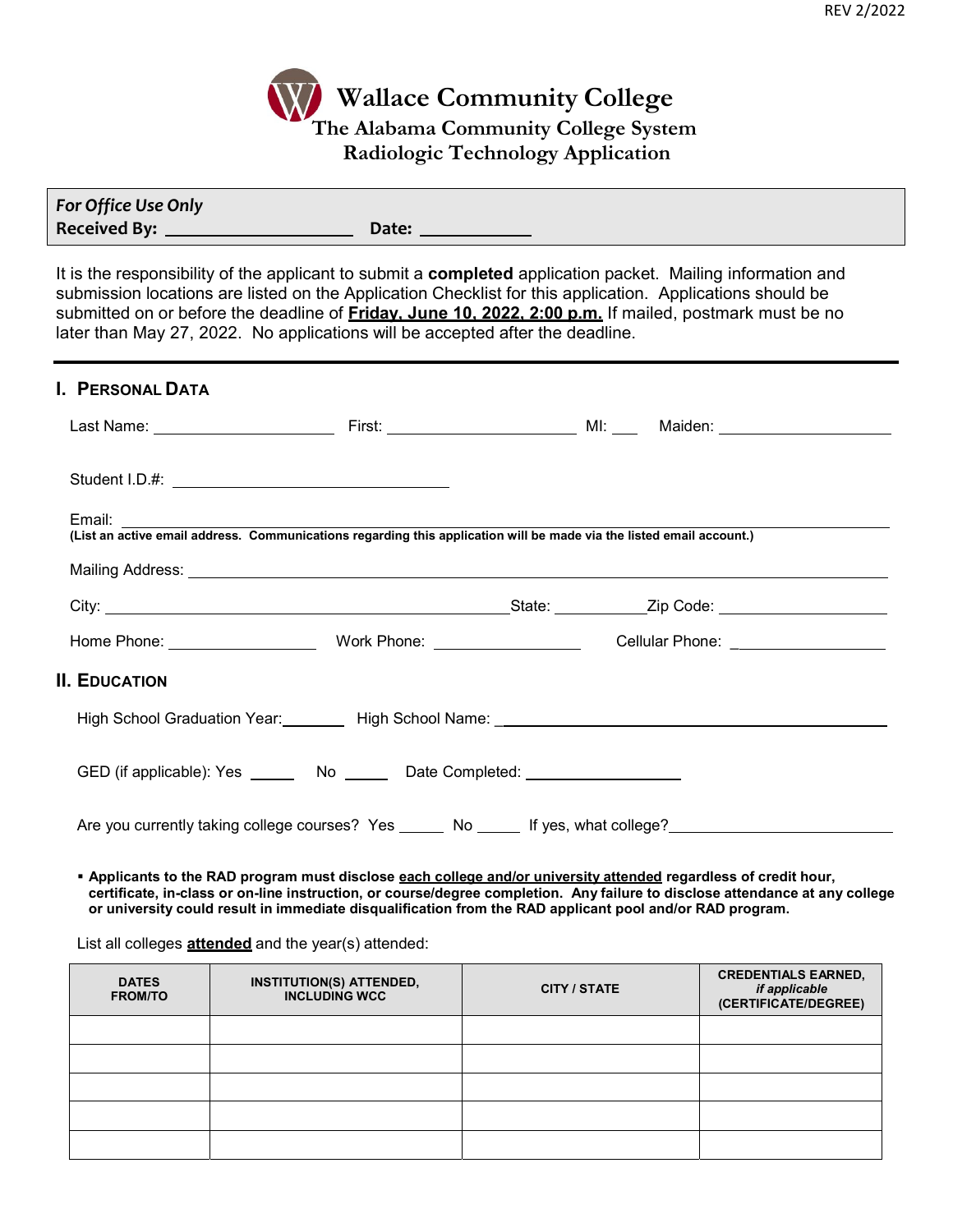Please place a checkmark by each course you have successfully completed with a "C" or above.

| <b>BIO 201 A&amp;P I</b>                         | SPH 107 Fundamentals of Public Speaking OR |
|--------------------------------------------------|--------------------------------------------|
| <b>BIO 202 A&amp;P II</b>                        | <b>SPH 106 Oral Communications</b>         |
| <b>ENG 101 English Composition I</b>             | <b>Humanities/Fine Arts Elective</b>       |
| <b>MTH 100 Intermediate College Algebra</b>      | CIS 146 Microcomputer Application or       |
| OR higher                                        | <b>Demonstrated Competency</b>             |
| ORI 101 Orientation to College OR                | PSY 200 General Psychology                 |
| <b>ORI 105 Orientation &amp; Student Success</b> |                                            |

**NOTE:** It is in your best interest to make a copy of all paperwork for your files before submission of your completed RAD admission packet.

I understand that completion of this application is a component of the student profile and that acceptance of this application by Wallace Community College does not imply acceptance into the Radiologic Technology program. The final selection of applicants is by the RAD Application review committee. Further, I understand this application must be resubmitted if I am not selected for the Fall 2022 semester.

#### **I hereby certify that I have made no willful misrepresentations nor have I withheld information pertinent to this application. I certify that the information given in this application is true and correct. I understand that providing false information may be deemed sufficient reason to dismiss a student and/or refuse admission to the RAD program.**

Minimum admission standards include:

- 1. Unconditional admission to WCC.
- 2. Receipt of completed application packet for the RAD program by **Friday, June 10, 2022, 2:00 p.m.**
- 3. All transcripts (college and/or high school) or unofficial GED scores.
- 3. Minimum of 2.5 cumulative GPA for students with previous college work or 2.5 high school GPA for students without prior college work (GED® acceptable in lieu of high school transcript).
- 4. Eligibility for English Composition I (ENG101), Intermediate College Algebra (MTH100) or higher level math, and Anatomy and Physiology I (BIO201**) prior to Fall semester 2022**.
- 5. Score on the A2 Admission Assessment test for math, reading comprehension, grammar, and vocabulary. Scores must be within three years of the application deadline.
- 6. Good standing with WCC as defined by the College Catalog.
- 7. Meeting the essential functions and technical standards required for RAD.

#### **Admission to the RAD program is competitive, and the number of students is limited by the number of faculty and clinical facilities available. Meeting minimal requirements does not guarantee acceptance**.

Applicant's Signature **Date** Date of **Contract Contract Contract Contract Contract Contract Contract Contract Contract Contract Contract Contract Contract Contract Contract Contract Contract Contract Contract Contract Cont** 

**NOTE:** *Upon acceptance* into any health program at WCC, students will be required to submit to drug screening and a background check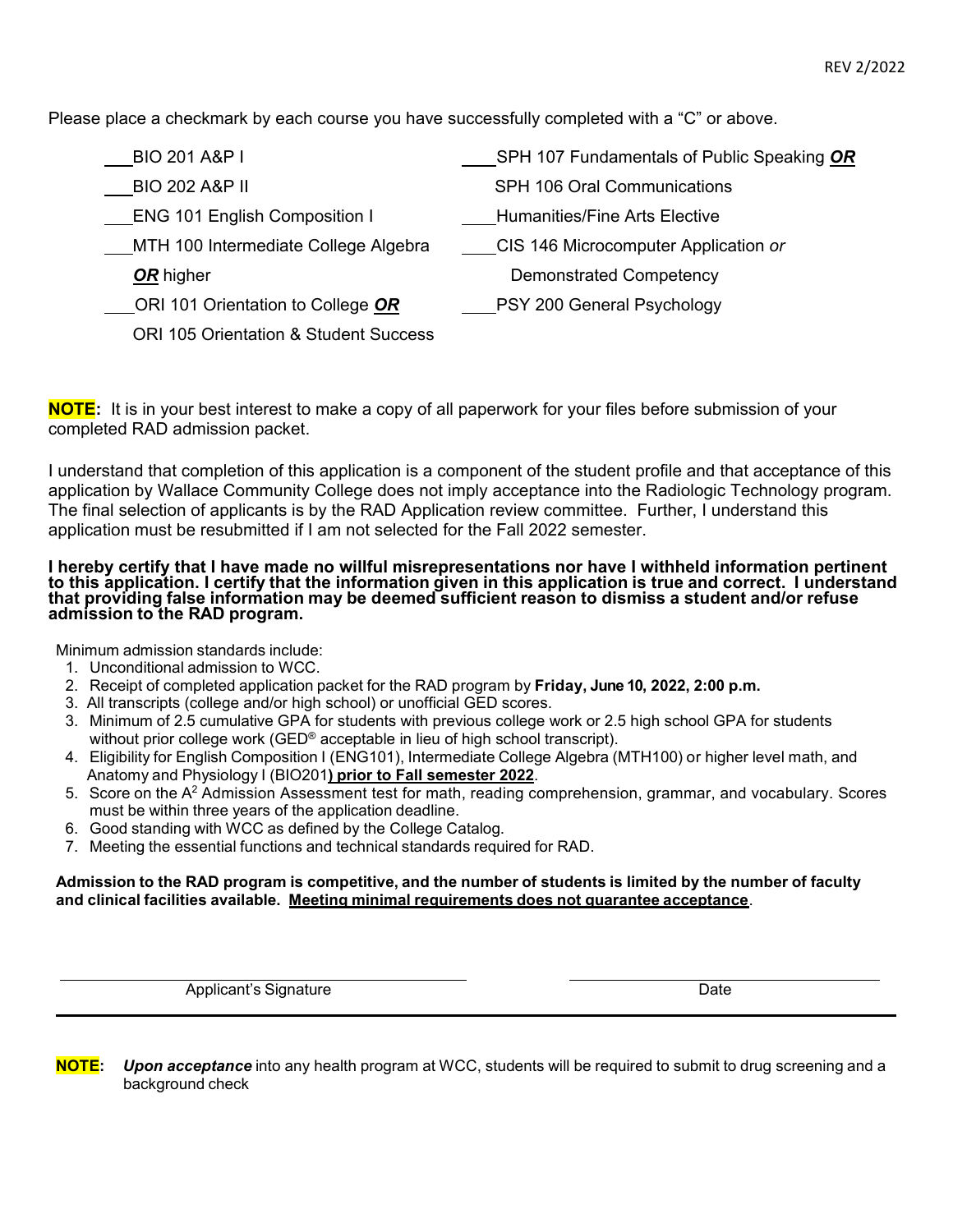#### Wallace Community College **Radiologic Technology Program**

#### **ESSENTIAL FUNCTIONS FORM**

#### **This form is for your information only and is not to be included in the application packet when returned.**

The essential functions delineated below are necessary for Radiologic Technologist for the provision of safe and effective patient care. If special accommodation is required, contact the ADA Coordinator at 334-556-2294 upon acceptance into the program.

The essential functions include but are not limited to the ability to:

|                         | 1. Have physical stamina to stand and walk for 8 hours or more in a clinical setting.            |
|-------------------------|--------------------------------------------------------------------------------------------------|
|                         | 2. Can stand on both legs, move from room to room, and maneuver in small spaces.                 |
| Mobility                | Physical disabilities must not pose a threat to the safety of the student, faculty, patients, or |
|                         | other health care workers.                                                                       |
|                         |                                                                                                  |
|                         | 1. Can bend the body downward and forward by bending at the spine and waist.                     |
| Flexibility             | This factor requires full use of lower extremities and back muscles.                             |
|                         | 2. Can flex and extend all joints freely.                                                        |
|                         | 1. Can raise objects from a lower to a higher position or move objects horizontally from         |
|                         | position to position.                                                                            |
| Strength                | This factor requires the substantial use of the upper extremities and back muscles.              |
|                         | 2. Possess mobility, coordination and strength to push, pull or transfer heavy objects.          |
|                         | (Strength to lift 25 lbs. frequently and 50 lbs. or more occasionally.)                          |
|                         |                                                                                                  |
|                         | 1. Possess manual dexterity, mobility, and stamina to perform CPR.                               |
| Fine Motor Skills And   | 2. Can seize, hold, grasp, turn and otherwise work with both hands.                              |
| Hand/Eye                | 3. Can pick, pinch, or otherwise work with the fingers.                                          |
| Coordination            |                                                                                                  |
|                         | 1. Possess sufficient hearing to assess patient's needs, follow instructions, communicate with   |
| <b>Auditory Ability</b> | other health care workers, as well as respond to audible sounds of radiographic equipment.       |
|                         | Please comment if corrective devices are required.                                               |
|                         |                                                                                                  |
|                         | 1. Possess the visual acuity to read, write and assess the patient and the environment.          |
| Visual Acuity           | Please comment if corrective devices are required.                                               |
|                         |                                                                                                  |
|                         | 1. Possess verbal/nonverbal and written communication skills adequate to exchange ideas,         |
| Communication           | detailed information, and instructions accurately.                                               |
|                         | 2. Able to read, comprehend, and write legibly in the English language.                          |
|                         |                                                                                                  |
|                         | 1. Able to interact purposefully and effectively with others.                                    |
| Interpersonal Skills    | 2. Able to convey sensitivity, respect, tact, and a mentally healthy attitude.                   |
|                         | 3. Oriented to reality and not mentally impaired by mind-altering substances.                    |
|                         | 4. Able to function safely and effectively during high stress periods.                           |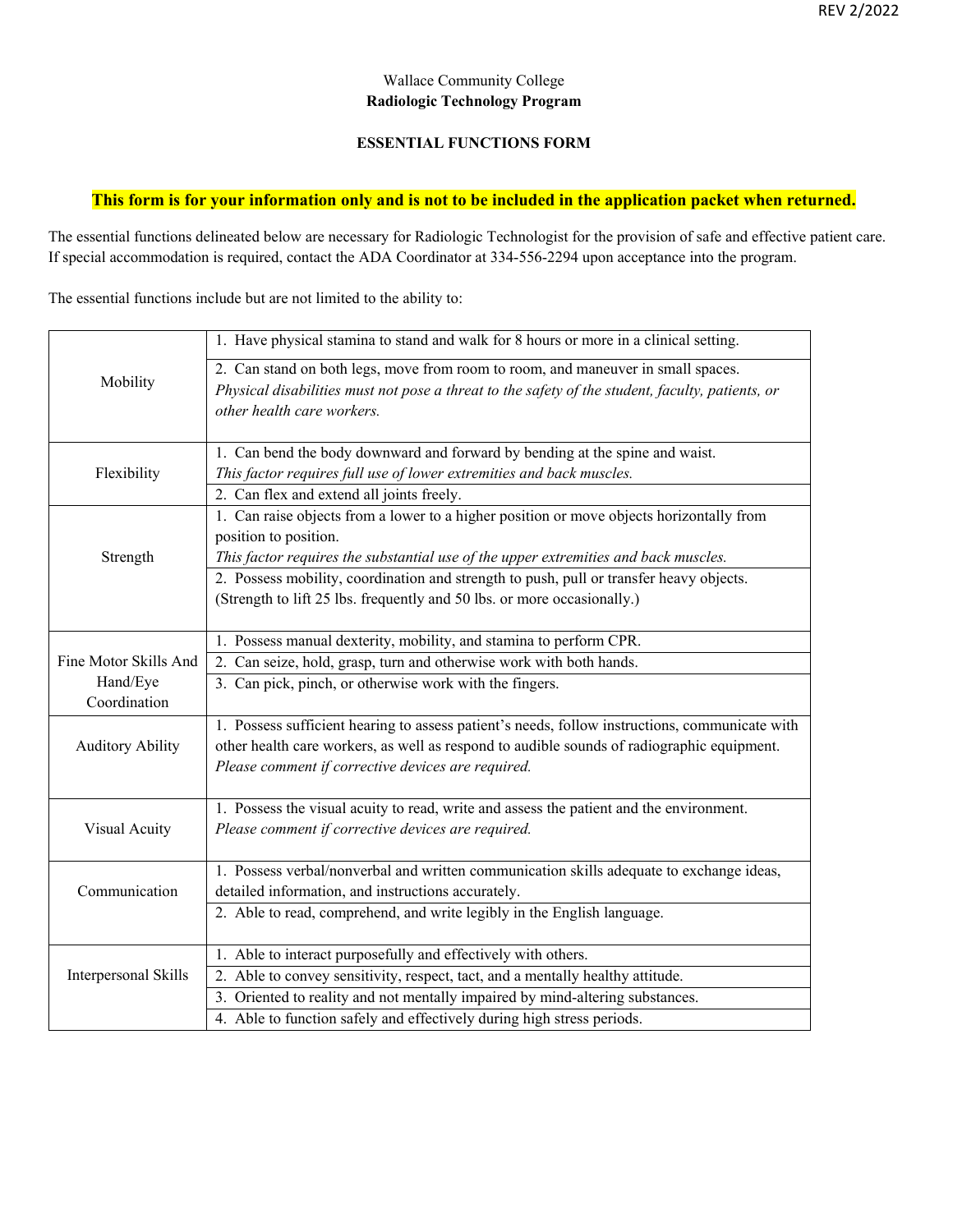# The Evolve Reach Admissions Assessment (A2®) Exam

### What is the A2® Exam?

The Evolve Reach Admissions Assessment (A2®) Exam measures basic skills in the following academic content areas:

- **Math:** (50 items) Focuses on math skills needed for health care fields, including basic addition, subtraction, multiplication, fractions, decimals, ratio and proportion, household measures, and general math facts.
- **Reading Comprehension:** (47 items) Provides reading scenarios in order to measure reading comprehension, including: identifying the main idea, finding meaning of words in context, passage comprehension, making logical inferences, etc.
- **Vocabulary and General Knowledge:** (50 items) Contains basic vocabulary that is often used in health care fields.
- **Grammar:** (50 items) Contains basic grammar including: parts of speech, important terms and their uses in grammar, and commonly occurring grammatical errors.
- **Additional questions** on the following topics will be included but not used in score determination:
	- o Learning Styles: 14 item assessment of the applicant's preferred learning style.
	- o Personality Style: 25 item assessment of personality related to the applicant's preferred learning style.
	- o Applicants will receive a printout of study tips based on their learning style and personality profile.
	- o Total time available to test: 4 hours

## Who should register for the A2 Exam?

All students who apply to the Radiologic Technology Program at Wallace Community College are required to take the A2® Exam as part of the application process. The score received on this exam will be considered as part of the selective admissions process. (See the Radiologic Technology Admissions Ranking Sheet for a breakdown of the scoring process.)

## How do I prepare for the A2® Exam?

The Evolve Reach Testing and Remediation Admission Assessment Exam Review, 2nd Edition is available for purchase online from HESI. Visit the website http://www.hesia2practicetest.com/ for practice test in grammar, vocabulary, reading and math.

## How do I register for the A2® Exam?

- Complete an Application for Admissions to Wallace Community College. Once your application is complete you will be assigned a student number which you must have to register for the exam. This student number also allows you to make payment for the exam.
- You must email your request for a test date and time to testing@wallace.edu. Be sure to use a valid email address that you check often. A confirmation email with a payment form attached will be sent to the email address you use for registration. If you do not have an email address you will be provided an email address with Wallace Community College when your application to the College is complete.
- The cost of the exam is of \$35 (non-refundable). Payment must be made in the business office at any Wallace Community College Campus prior to testing. You must bring your confirmation email with payment form to the business office to pay. You must also have your student number to make this payment.
- You must bring a copy of the confirmation email and your original receipt with you on your designated test date.
- All testing takes place in the Testing Center in Grimsley Hall, room 126, on the Wallace Campus in Dothan. Please visit www.wallace.edu for directions.
- Forty seats are available for each testing date and time.
- You must register at least 24 hours prior to the exam.

## What should I do on my scheduled test date?

- Arrive 20-30 minutes prior to testing time
- Allow 4 hours in your schedule for the testing process
- Bring the following to the test:
	- o Government issued picture ID (driver's license, passport, etc)
	- o A printed copy of your email test date confirmation
	- o Receipt for payment of the test from the business office
	- o Your email address
	- o Your student number